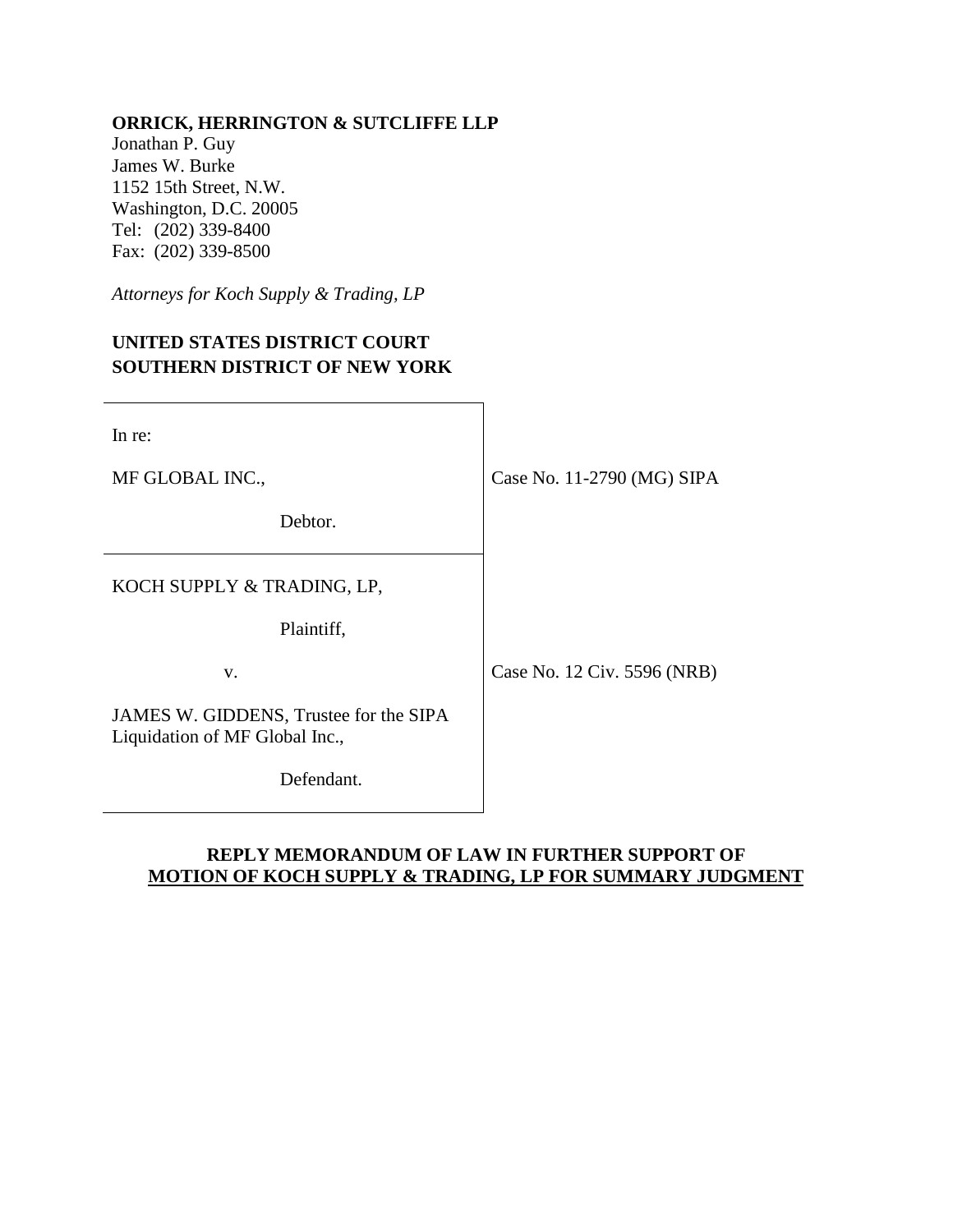# **TABLE OF CONTENTS**

# **PAGE**

| ARGUMENT.      |           |                                                                                                                                                          |
|----------------|-----------|----------------------------------------------------------------------------------------------------------------------------------------------------------|
| $\mathbf{I}$ . |           | KS&T IS ENTITLED TO SUMMARY JUDGMENT ON THE<br>TRUSTEE'S REQUEST FOR A DECLARATORY JUDGMENT THAT<br>THE "FACE VALUE" OF THE LETTER OF CREDIT CONSTITUTES |
|                | A.        | The Plain Language of 17 C.F.R. § 190.08 Refers to Letter of<br>Credit "Proceeds," Not "Face Value," and There are No Letter of                          |
|                | <b>B.</b> | The "Face Value" of the Letter of Credit is Not a Legally<br>Cognizable Property Interest and, Thus, Does Not Constitute                                 |
| Π.             | KS&T      | ENTITLED TO SUMMARY JUDGMENT ON THE<br>- IS<br>TRUSTEE'S REQUEST FOR A DECLARATORY JUDGMENT THAT                                                         |
|                | A.        |                                                                                                                                                          |
|                | <b>B.</b> |                                                                                                                                                          |
| CONCLUSION     |           |                                                                                                                                                          |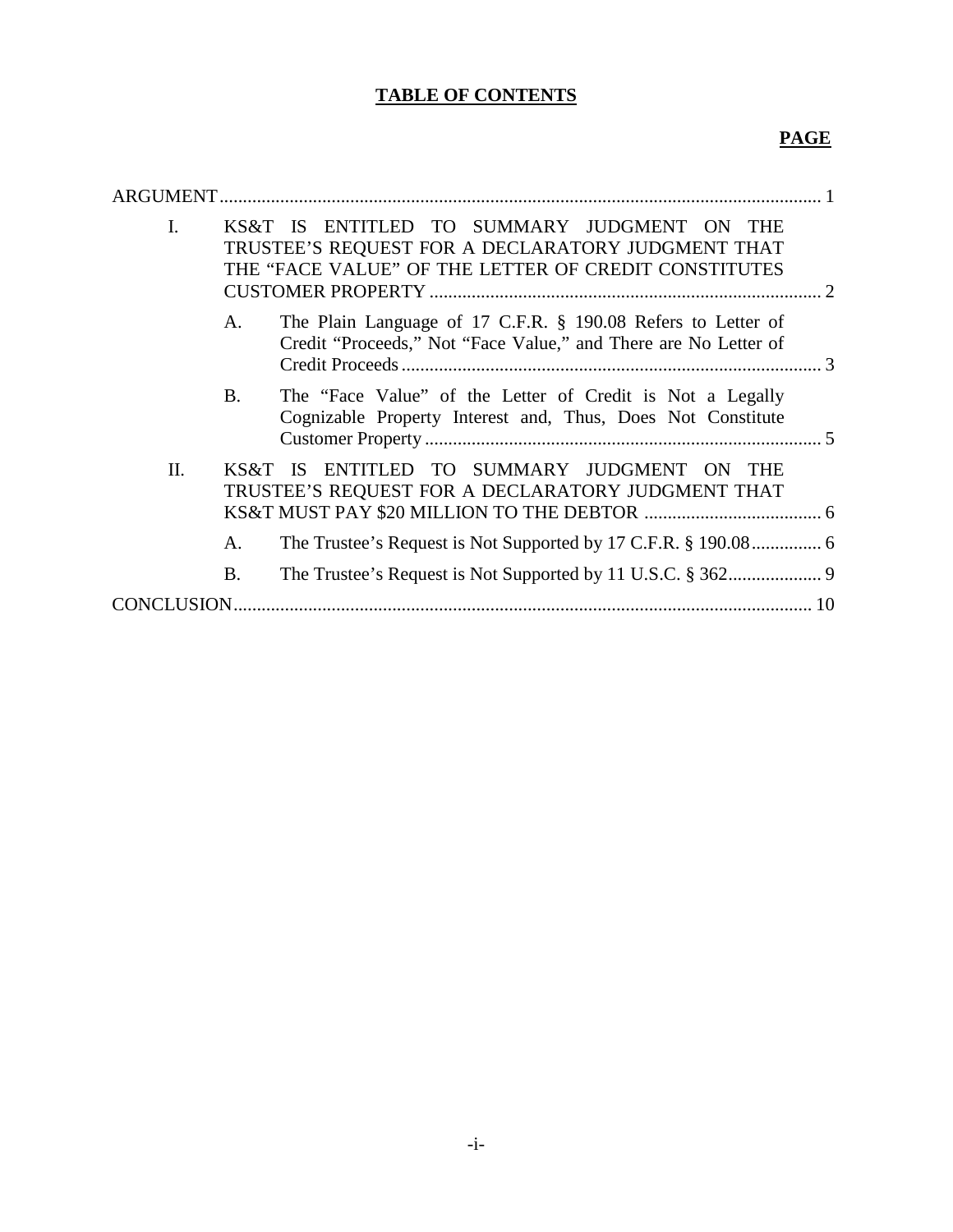# **TABLE OF AUTHORITIES**

# **FEDERAL CASES**

| Auer v. Robbins,                                                                                                 |  |
|------------------------------------------------------------------------------------------------------------------|--|
| Chevron, U.S.A., Inc. v. Natural Resource Defense Council, Inc.,                                                 |  |
| Christensen v. Harris County,                                                                                    |  |
| Christopher v. Smithkline Beecham Corp.,                                                                         |  |
| Koch Supply & Trading, LP v. Giddens (In re MF Global, Inc.),                                                    |  |
| Lopes v. Dep't of Soc. Servs.,                                                                                   |  |
| New England Dairies, Inc. v. Dairy Mart Convenience Stores, Inc. (In re Dairy Mart<br>Convenience Stores, Inc.), |  |
| <b>FEDERAL STATUTES</b>                                                                                          |  |
|                                                                                                                  |  |
|                                                                                                                  |  |
|                                                                                                                  |  |
|                                                                                                                  |  |
|                                                                                                                  |  |
|                                                                                                                  |  |
| <b>FEDERAL REGULATIONS</b>                                                                                       |  |
|                                                                                                                  |  |
|                                                                                                                  |  |
|                                                                                                                  |  |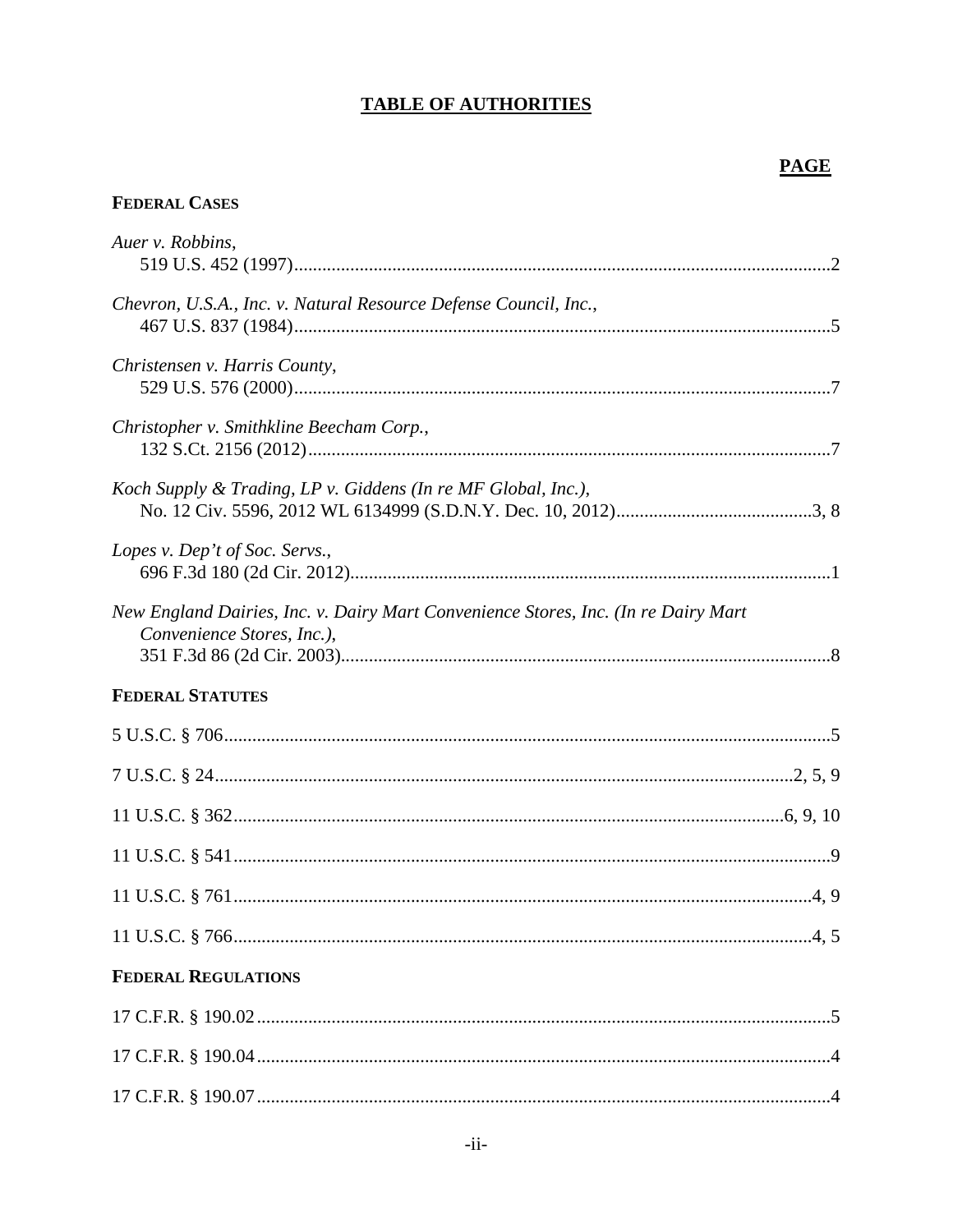# TABLE OF AUTHORITIES<br>(continued)

# **PAGE**

| <b>OTHER AUTHORITIES</b> |  |
|--------------------------|--|
|                          |  |
|                          |  |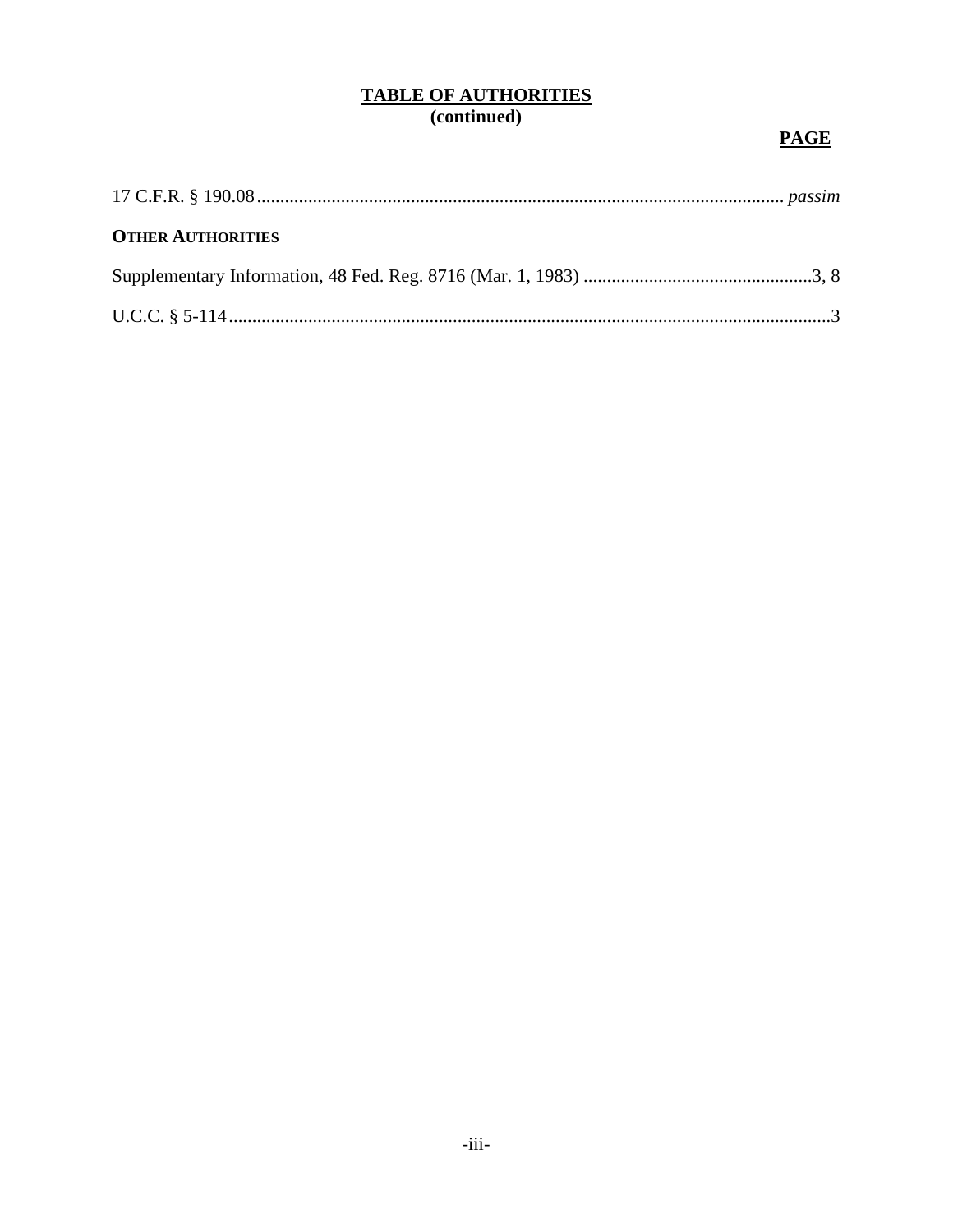KS&T<sup>1</sup> respectfully submits this reply to the Trustee's memorandum of law in opposition to KS&T's Motion for summary judgment (the "**Trustee's Opposition**").

#### **ARGUMENT**

In 1983, the CFTC wrote 17 C.F.R.  $\S$  190.08(a)(1)(i)(E) to say that the "full proceeds of a letter of credit" are deemed customer property when a commodity broker liquidates. The CFTC contemporaneously interpreted those plain words to mean what they say. Now, the CFTC, having intervened as a party, asks the Court to substitute the words "full proceeds" with the words "face value" to give the regulation an entirely different meaning. The Trustee squarely relies upon this revisionist interpretation in asking the Court to declare, as a matter of law, that (1) the "face value" of the Letter of Credit constitutes customer property, and (2) "KS&T must immediately pay to the Debtor the face value of the [Letter of Credit], \$20 million, with interest." Thus, the issue presented to this Court is whether it should permit the revisionist interpretation urged by the CFTC in the context of the specific relief requested by the Trustee.

As to the Trustee's first request, this Court may not defer to an agency's interpretation when, as here, it is inconsistent with the regulation's plain language. *See Lopes v. Dep't of Soc. Servs.*, 696 F.3d 180, 188 (2d Cir. 2012) ("Of course, regardless of the agency's interpretation, the plain meaning of language in a regulation governs unless that meaning would lead to absurd results.") (quotation omitted). As to the Trustee's second request, neither the regulation, as written, nor any other statute or regulation for that matter, imposes any obligation on KS&T to pay money to the Debtor. The Trustee concedes this. (*See* Declaration of Jonathan P. Guy in Support of Koch Supply & Trading LP's Reply ("**Guy Reply Dec.**"), Ex. 1, at 25:15-18 ("If

Capitalized terms that are not defined herein have the meanings set forth in the KS&T's memorandum of law in support of the Motion ("**KS&T's SJ Memo**"), or, if not defined therein, its opposition to the Trustee's cross-motion for summary judgment ("**KS&T's Opposition**").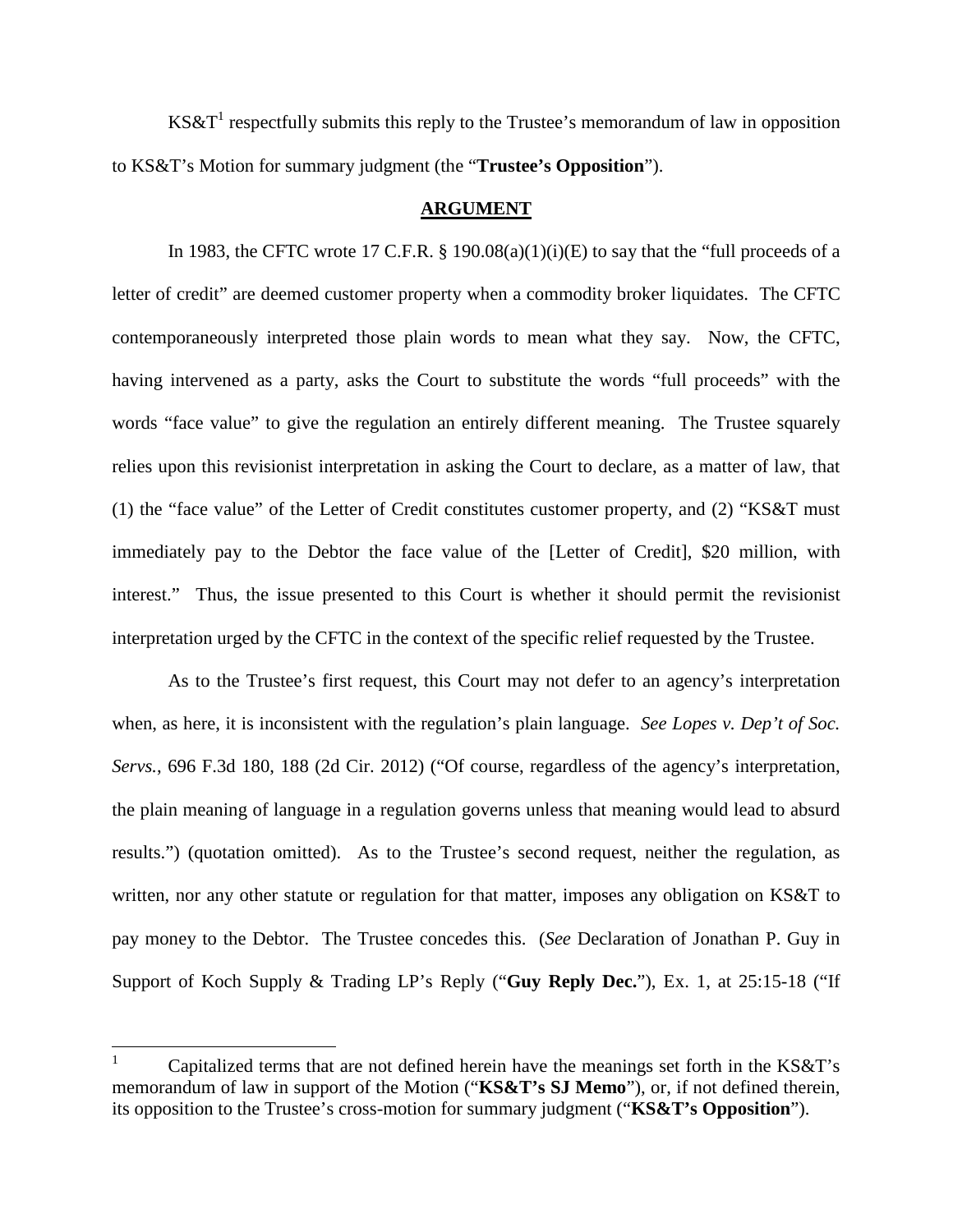every other regulatory scheme and statute were in effect except for the 190 regulations enacted by the CFTC, I would concede that we would not be able to do what we are attempting to do here."); Trustee's Opposition,  $\P$  11 ("The regulation is silent as to the method of collection . . . .").) Thus, the Court cannot grant either of the Trustee's declarations as a matter of law.

This result is entirely appropriate. The CFTC's revisionist interpretation is not only inconsistent with the regulation's plain language, it also does not reflect the CFTC's fair and considered judgment (coming as it does in the midst of litigation and in direct contradiction of the CFTC's prior interpretation), and would otherwise exceed the agency's delegated authority. *See* 7 U.S.C. § 24(a) (granting the CFTC authority to include "certain cash, securities, [or] other property" within the scope of customer property but not the "face value" of a letter of credit). The Legal Certainty for Bank Products Act also specifically prohibits the CFTC from regulating letters of credit and the CFTC otherwise lacks authority to preempt state law governing expiration dates in letters of credit. Simply put, the CFTC cannot ask this Court to do by way of declaratory judgment what the CFTC does not have the authority to do by itself.

In sum, for the reasons stated in KS&T's SJ Memo, KS&T's Opposition, and this reply, the Court must enter summary judgment in favor of KS&T on the Trustee's Counterclaim and KS&T's own complaint. Nothing in either the Trustee's Opposition or the CFTC's Brief changes that result.

## **I. KS&T IS ENTITLED TO SUMMARY JUDGMENT ON THE TRUSTEE'S REQUEST FOR A DECLARATORY JUDGMENT THAT THE "FACE VALUE" OF THE LETTER OF CREDIT CONSTITUTES CUSTOMER PROPERTY.**

Turning to the arguments in support of the Trustee's First Requested Declaratory Judgment, the Trustee's Opposition contends that the CFTC's revisionist interpretation is "controlling" pursuant to *Auer v. Robbins*, 519 U.S. 452 (1997). But, in expectation of those

- 2 -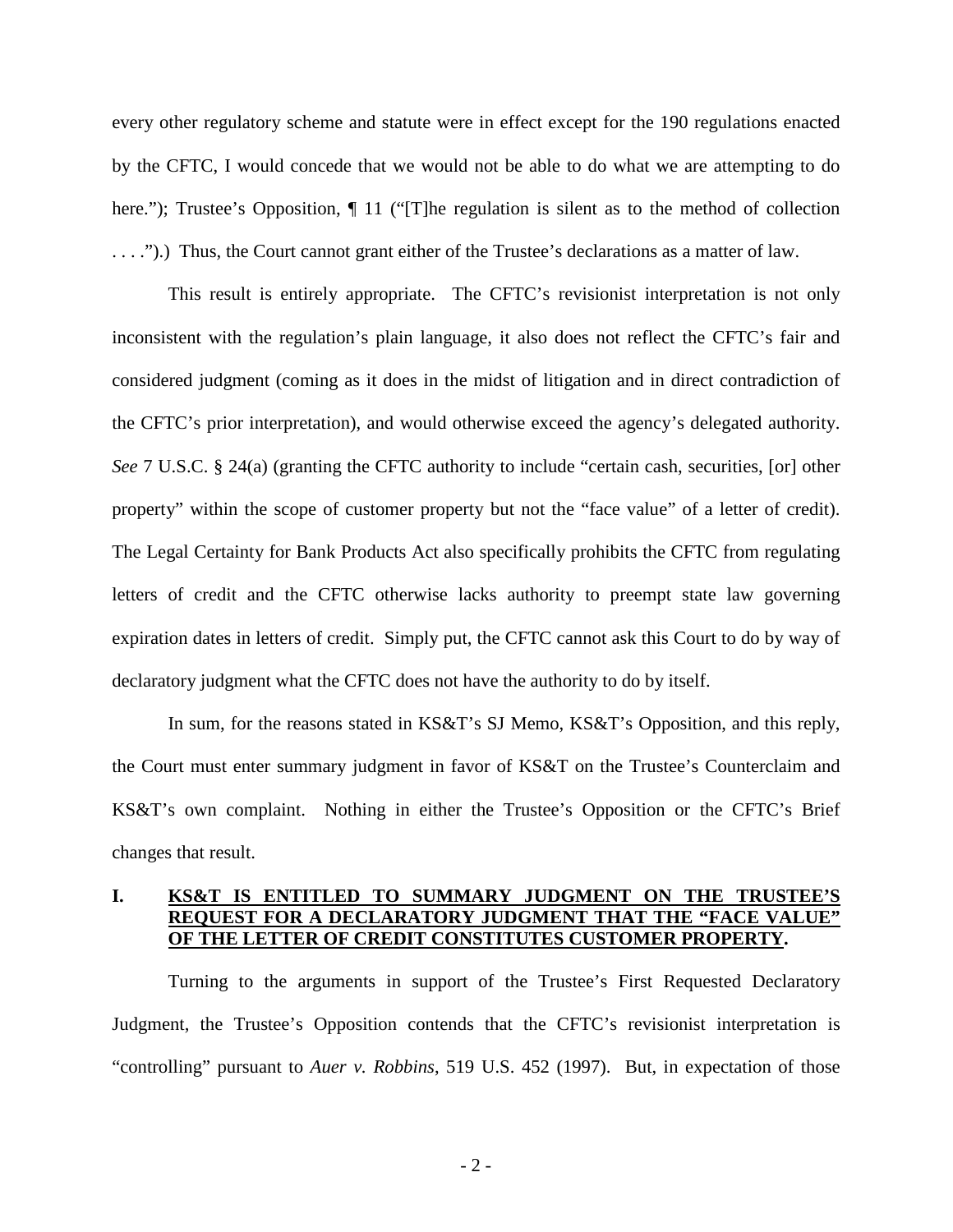arguments, section I of KS&T's Opposition already explained that neither *Auer* deference nor any lesser deference is appropriate. KS&T will not repeat its rebuttal here. Instead, KS&T focuses on arguments raised by the Trustee that were not addressed earlier.

### **A. The Plain Language of 17 C.F.R. § 190.08 Refers to Letter of Credit "Proceeds," Not "Face Value," and There are No Letter of Credit Proceeds.**

KS&T previously demonstrated that the regulation's plain language is dispositive. (KS&T's SJ Memo, at 8-10; KS&T's Opposition, at 13-15.) *See also Koch Supply & Trading, LP v. Giddens (In re MF Global, Inc.)*, No. 12 Civ. 5596, 2012 WL 6134999, at \*5 (S.D.N.Y. Dec. 10, 2012) ("Regardless of CFTC intent, the regulation speaks only in terms of 'full proceeds,' and not 'face value.'"). In doing so, KS&T cited to the definition of "proceeds of a letter of credit" in U.C.C. § 5-114(a). The Trustee responds that the "Part 190 Regulations" do not expressly adopt that definition. (Trustee's Opposition, 19.) KS&T agrees but that does not change the fact that the term "proceeds" refers to actual property (e.g., cash), not an abstract, metaphysical concept of "value." KS&T cited the definition in the U.C.C. (a uniform statute) simply to show that the common-sense understanding of "proceeds" is well-established, as it is. In fact, it is so well-established the CFTC itself relied upon it in its 1983 guidance. Supplementary Information, 48 Fed. Reg. 8716, 8718 (Mar. 1, 1983) (stating that a trustee is required to draw "and treat the *funds received* as customer property") (emphasis added). Thirty years later, the Trustee's own counsel did so in oral argument before this Court (Judge Forrest). (Guy Reply Dec., Ex. 2, at 18:9-11 ("The word 'proceeds' is actually a fairly neutral word; it just means the amount of cash one gets from liquidating an asset."); *id.* at 102:12-14 ("All 'proceeds' means, your Honor, is the cash that the trustee can get when liquidating the letters of credit.").) It is also noteworthy in this regard that throughout the Part 190 regulations the CFTC uses the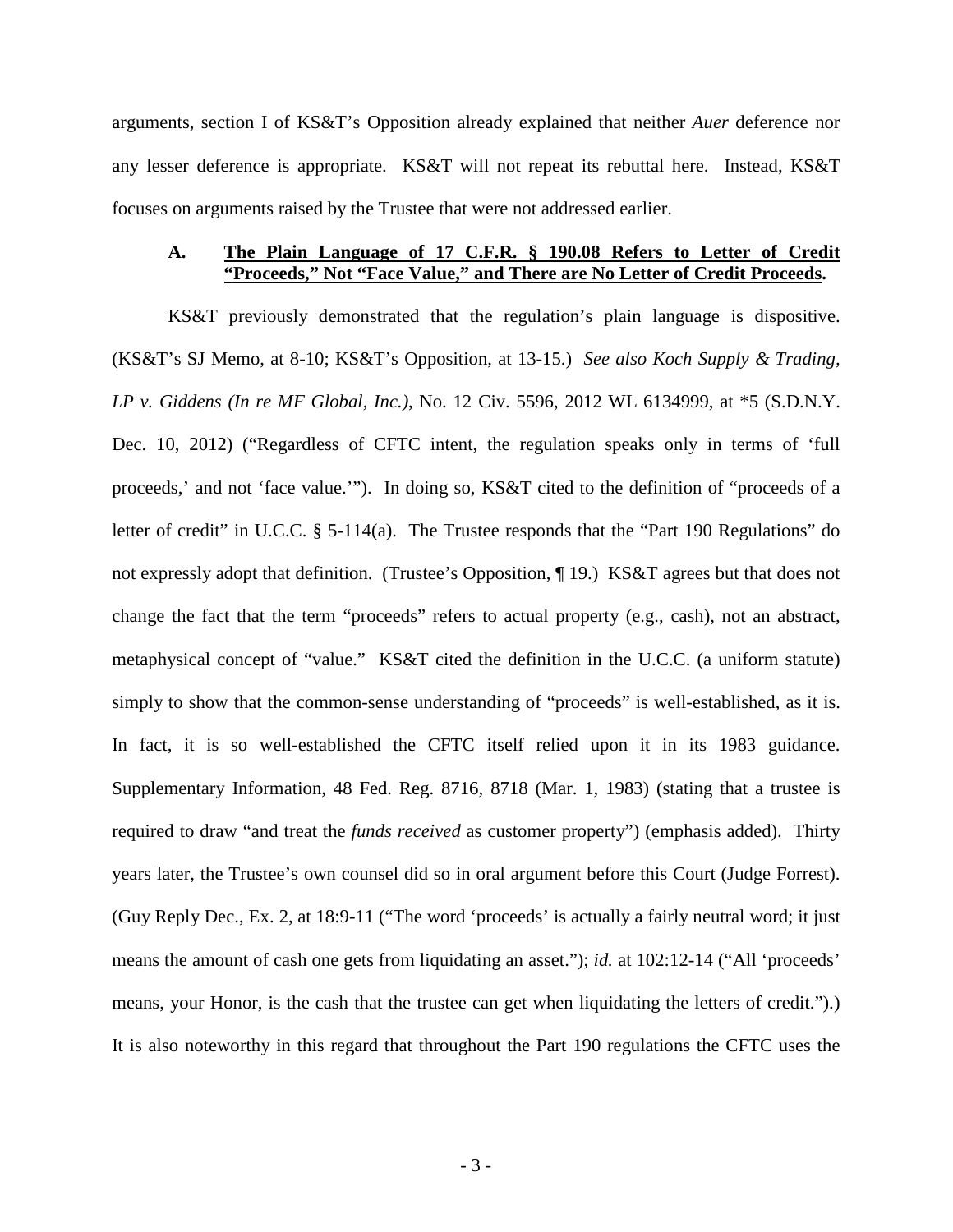terms "proceeds" and "value" differently, belying the Trustee's contention that "proceeds" can be rewritten to say "value." *See, e.g.*, 17 C.F.R. §§ 190.04(e); 190.07(b); 190.08.

Undeterred, the Trustee argues that the plain language—"proceeds of a letter of credit" should be rewritten, this time to say "the total amount derived from a . . . transaction." (Trustee's Opposition, ¶ 19.) But, even accepting his new definition, it does not follow that the "total amount derived" is the "face value" of the Letter of Credit. On the contrary, the regulation's plain language makes clear that "proceeds of a letter of credit" refers to actual property, not abstract value, which is consistent with the well-established meaning of "proceeds." 17 C.F.R. § 190.08(a)(1) (referring to "cash, securities, or other property").

The Trustee next complains that even if "proceeds" means what it says, KS&T fails to "ascrib[e] any meaning to the modifier 'full'" and "impermissibly asks this Court to view the term 'proceeds' in a vacuum."<sup>2</sup> (Trustee's Opposition,  $\P$  16.) But even if the modifier "full" required illumination, it remains the case that the plain language of the regulation says "proceeds," not "value." The Trustee cannot imagine that controlling language away.<sup>3</sup>

<sup>2</sup> Throughout, the Trustee's Opposition purports to respond to arguments KS&T has not made to divert the Court's attention to an issue in the ConocoPhillips case: whether the Trustee can draw on a letter of credit without an underlying default. But the Court need not reach that issue in this case because the Trustee failed to draw before expiration. (*See* Guy Reply Dec., Ex. 1, at 52:9-13 (Court stating: "I agree with you that it doesn't limit it to the margin obligation existing. But it does say that the trustee has to draw on it. Here the trustee didn't do that.").)

<sup>3</sup> The Trustee also argues that the Court should "consider the broader context of the regulatory scheme as a whole." (Trustee's Opposition, ¶ 9.) However, the broader regulatory scheme provides for the "ratabl[e]" "distribution" of "customer property" "in the form of-(1) cash; (2) the return or transfer . . . of specifically identifiable customer securities, property or commodity contracts; or (3) payment of margin calls." 11 U.S.C. § 766(h). "Customer property" does not include property "to the extent that a customer does not have a claim against the debtor based on such property." 11 U.S.C. § 761(10)(B). It is inescapable that (i) KS&T had no claim against the Debtor simply based on the Letter of Credit and thus neither the Letter of Credit itself nor its "face value" was ever KS&T's "customer property," and (ii) neither the Letter of Credit itself nor its "face value" qualifies as one of the enumerated "forms" in which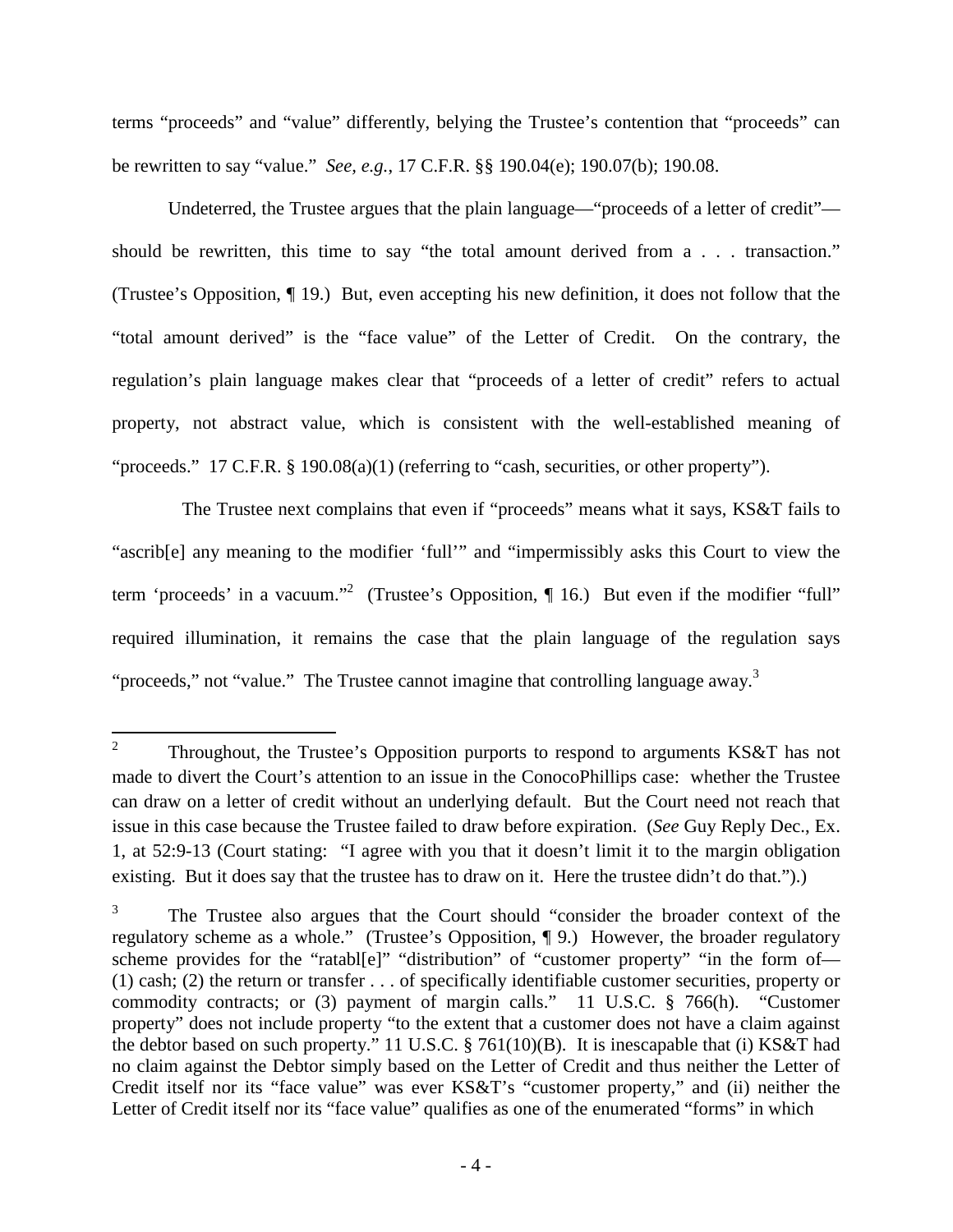## **B. The "Face Value" of the Letter of Credit is Not a Legally Cognizable Property Interest and, Thus, Does Not Constitute Customer Property.**

KS&T also previously demonstrated that the Trustee's substitution of the phrase "face value" for "full proceeds" renders the regulation void in excess of the CFTC's statutory authority in 7 U.S.C. § 24(a). The Trustee responds that the regulation, as interpreted by the CFTC, would be entitled to deference under *Chevron, U.S.A., Inc. v. Natural Resource Defense Council, Inc.*, 467 U.S. 837 (1984). (Trustee's Opposition, ¶¶ 29-46.) But in *Chevron* the Supreme Court states that "[i]f the intent of Congress is clear, that is the end of the matter; for the court, as well as the agency, must give effect to the unambiguously expressed intent of Congress." 467 U.S. at 842-43. Here, 7 U.S.C. § 24(a) unambiguously provides that the CFTC can only include "cash, securities, or other property" as customer property. The metaphysical, abstract concept of "face value" does not fit within any of these categories. (*See* KS&T Opposition, at 14-15.) Thus, the CFTC lacks any authority to promulgate a regulation, under the guise of a revisionist interpretation or otherwise, that includes the "face value" of a letter of credit as customer property. *See* 5 U.S.C. § 706(2)(E) (agency action in excess of its statutory rights is unlawful).

Understanding, albeit belatedly, that the abstract concept of "face value" is not a legally cognizable property interest as required by the regulatory scheme (*see* KS&T SJ Memo, at 11- 12; KS&T Opposition, at 13-15), the Trustee is left with no choice but to contradict himself. He argues for the first time that "the 'property' interest at issue" *is not* the "face value" of the letter of credit but rather "the Debtor's right to collect on an undrawn letter of credit." (Trustee's

(footnote continued from preceding page)

customer property can be distributed. This scheme leaves no doubt that the Trustee was required to promptly "reduce [the Letter of Credit] to cash" in an "orderly" manner "consistent with good market practice" and thus obtain actual proceeds. 11 U.S.C. § 766(f); 17 C.F.R. § 190.02(f)(3). Had he done so, 17 C.F.R.  $\S$  190.08(a)(1)(i)(E) would have deemed the "full proceeds" he received (which, under the Letter of Credit's terms, must be cash) to be "customer property."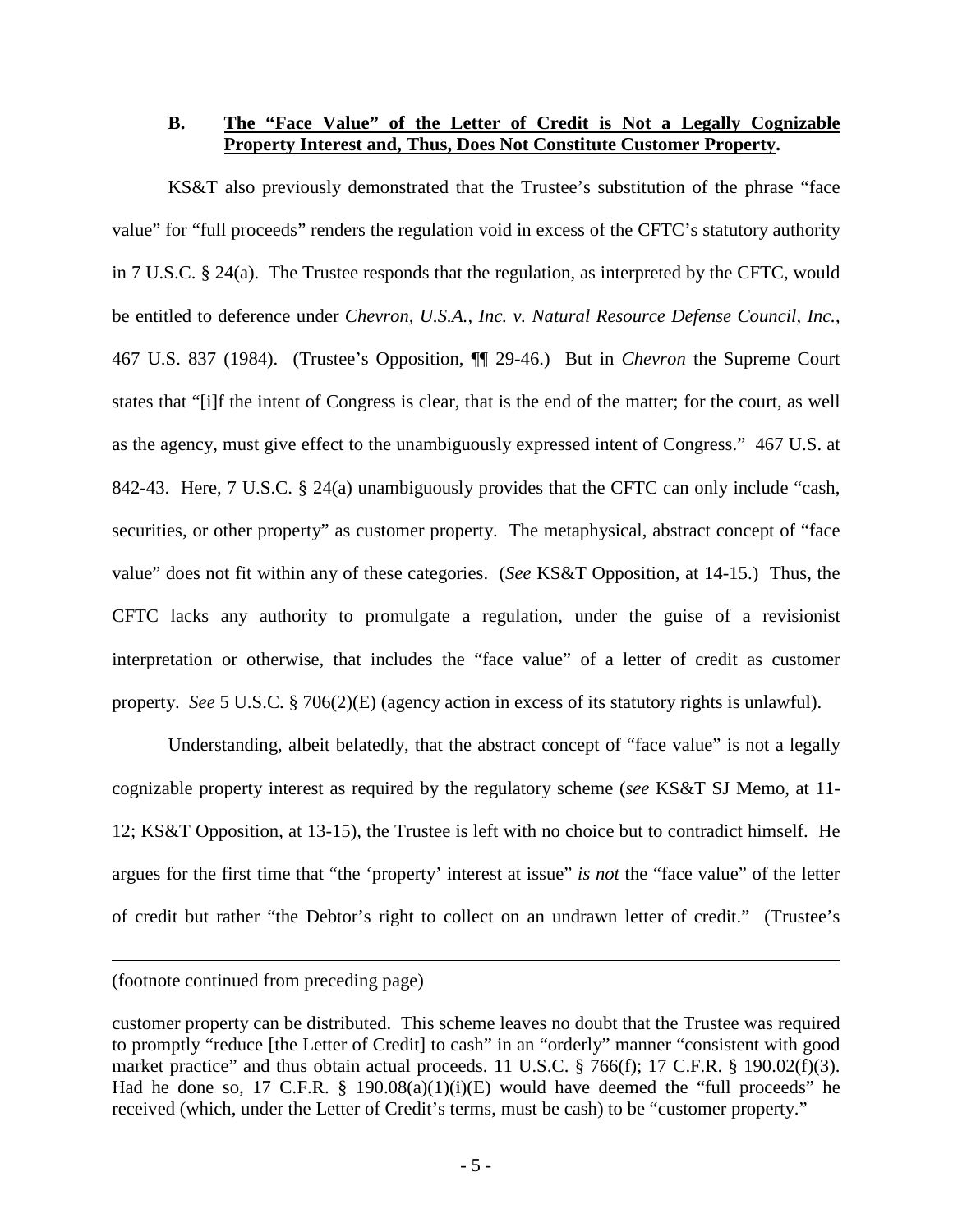Opposition, ¶¶ 25-28.) Of course, this new argument is fatal to his declaration that the Letter of Credit's "face value" *is* customer property. Putting that aside, the regulation does not magically turn the *Debtor's* conditional contract rights under the *Debtor's* Letter of Credit into KS&T's customer property. At least when he is before Judge Forrest, the Trustee agrees. (Guy Reply Dec., Ex. 3, at 9 (Trustee's reply brief in ConocoPhillips litigation stating that "the [regulation] does not make [the Debtor's] 'contract right' customer property").)

## **II. KS&T IS ENTITLED TO SUMMARY JUDGMENT ON THE TRUSTEE'S REQUEST FOR A DECLARATORY JUDGMENT THAT KS&T MUST PAY \$20 MILLION TO THE DEBTOR.**

As to the Trustee's Second Requested Declaratory Judgment, the Trustee relies primarily on 17 C.F.R. § 190.08(a)(1)(i)(E) and section 362 of the Bankruptcy Code. Section II of KS&T's Opposition already explains why that reliance is misplaced. KS&T therefore only focuses here on additional arguments raised in the Trustee's Opposition.

#### **A. The Trustee's Request is Not Supported by 17 C.F.R. § 190.08.**

The Trustee concedes, as he must, that 17 C.F.R. § 190.08(a)(1)(i)(E) "is silent as to the method of collection" but nevertheless argues that the regulation empowers the Trustee "to collect the full value [of the Letter of Credit] from the entity that posted the letter of credit" rather than the issuing bank. (Trustee's Opposition,  $\P$  3, 11.) The Trustee maintains that the CFTC's Brief properly "interprets" the regulation to permit this because it "does not place any limitation on the party from whom the Trustee may collect." (Trustee's Opposition, ¶ 12.) As a threshold matter, the CFTC's Brief actually says that the Trustee can obtain the proceeds from the Issuing Bank or, *by agreement*, from the customer. (*See* KS&T's Opposition, at 27-29; *see also* Guy Reply Dec., Ex. 1, at 53:14-16 (CFTC's counsel defending position in its brief by stating: "I don't think anybody would dispute that it would be appropriate for the trustee to take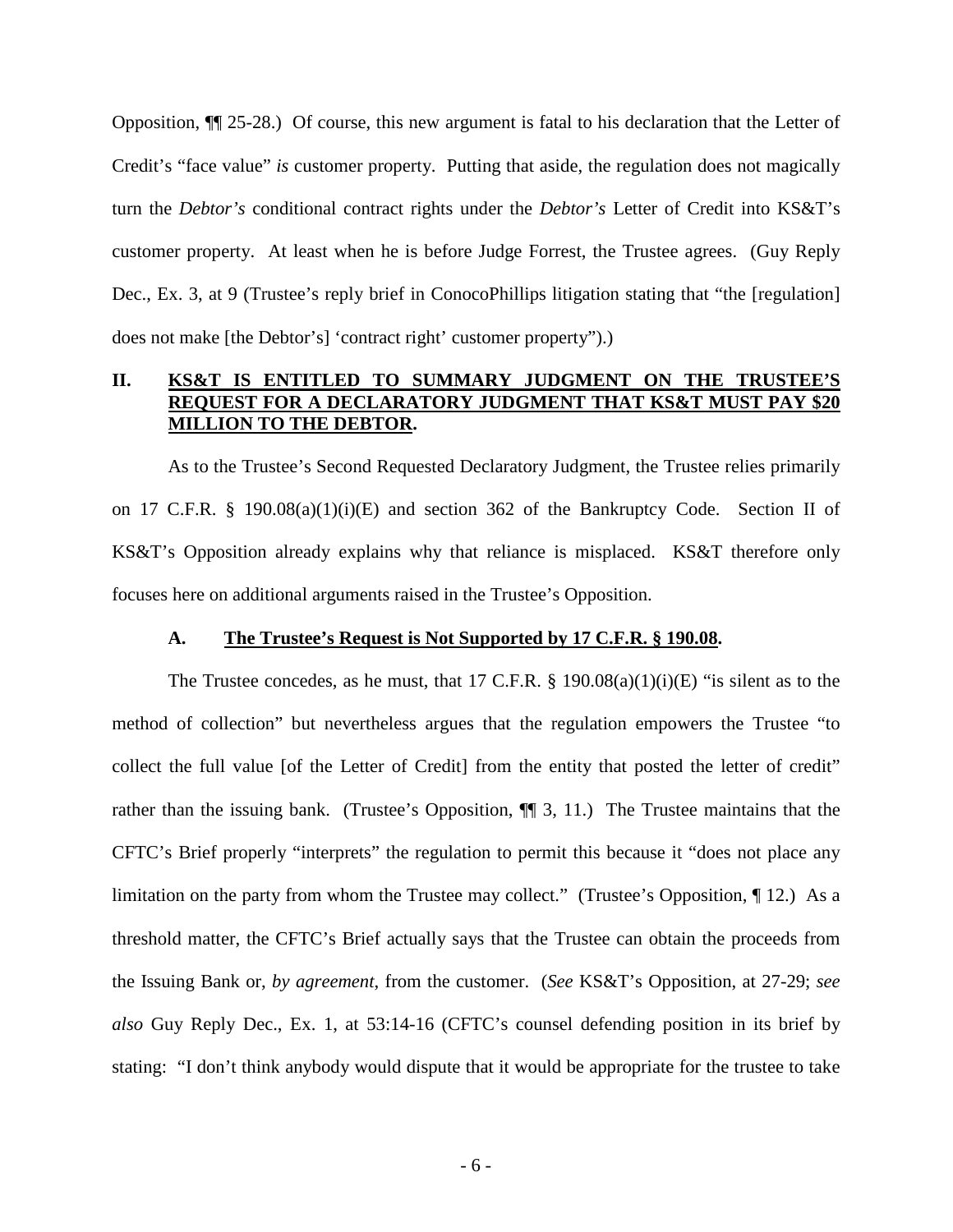what cash he got *by agreement* with the customer and distribute it pro rata.") (emphasis added).) More fundamentally, though, the Trustee ignores the Supreme Court's instruction that interpretation of a regulation "is warranted only when the language of the regulation is ambiguous." *Christensen v. Harris County*, 529 U.S. 576, 588 (2000). When a regulation is silent, the agency is prohibited, for obvious reasons, from rewriting the regulation by guise of interpretation. *Id.* at 587-88 (finding regulation that "does not address the issue of compelled compensatory time" is "not ambiguous on the issue of compelled compensatory time" and thus rejecting agency's interpretation). Here, because the regulation is "silent as to the method of collection," and not ambiguous, there is no legal basis for the Trustee's proposed interpretation.

The Trustee's interpretation is also forestalled by the plain language of the regulation, which requires the Trustee to obtain "proceeds *of a letter of credit*," not from some other source. As Judge Forrest recognized during recent oral argument, the Trustee's position that money obtained from KS&T in this case would be proceeds of the Letter of Credit rests on a "fiction." (Guy Reply Dec., Ex. 2, at 22:21-15 ("[I]f it turns out that [the letter of credit] expired, and the only thing you can do is go after [the customer] with another lawsuit, I really don't know that we're talking about a letter of credit. It's almost like a fiction; it no longer exists."); *see also id.* at 21:18-22 ("[The regulation] includes letters of credit, which one would think of as existing live letters of credit, not substitutes for them in terms of claims on the company or some other thing. There would need to be different language."). The Trustee cannot excise the words "of a letter of credit" from the regulation any more than he can excise the word "proceeds."

Additionally, the Trustee's interpretation is inconsistent with the CFTC's original interpretation and would impose a new \$20 million liability on KS&T without fair notice. *Cf. Christopher v. Smithkline Beecham Corp.*, 132 S.Ct. 2156, 2166 (2012) (explaining that

- 7 -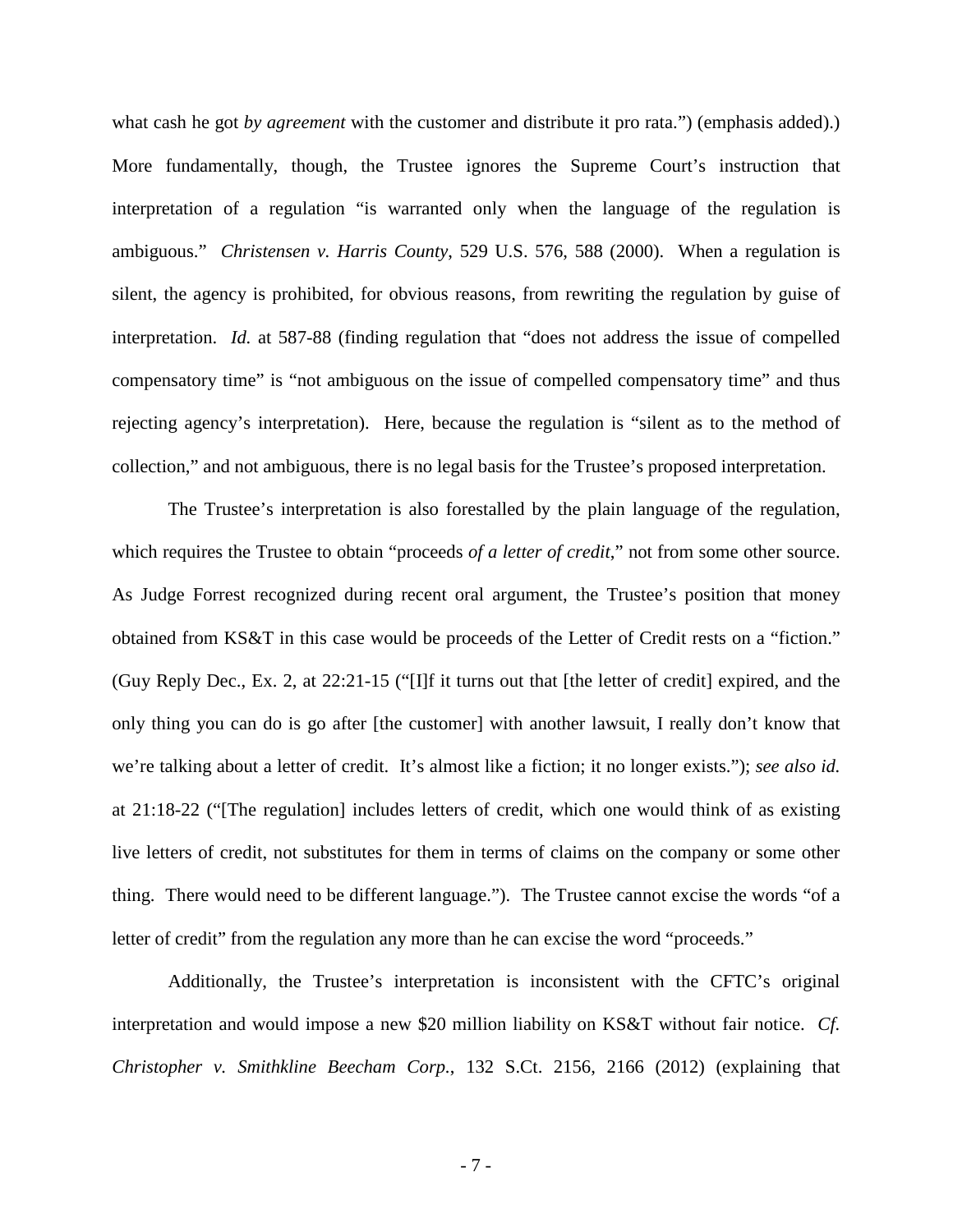deference to an agency's interpretation may not be appropriate "when [it] conflicts with a prior interpretation"); *id.* at 2167 ("Petitioners invoke the [agency's] interpretation of ambiguous regulations to impose potentially massive liability on respondent for conduct that occurred well before that interpretation was announced. To defer to the . . . interpretation in this circumstance would seriously undermine the principle that agencies should provide . . . fair warning of the conduct a regulation prohibits or requires.") (quotation omitted). Indeed, the CFTC's original interpretation stated that the Trustee was required to "draw" on the Letter of Credit, and thus collect from the Issuing Bank.<sup>4</sup> Supplementary Information, 48 Fed. Reg. 8716, 8718 (Mar. 1, 1983). Had the Trustee done so, KS&T would not have had a reimbursement obligation. (Declaration of Rodger Lindwall in Support of Koch Supply & Trading, LP's Opposition to Trustee's Motion for Summary Judgment, ¶ 5.) And it is undisputed that KS&T did not breach any obligations to the Debtor. (SUF, ¶ 11.) Thus, KS&T had no notice that the Trustee, or any other entity, would claim against it for \$20 million on account of the Letter of Credit.

In the end, the Trustee gets the analysis exactly backwards. Under state law, the Debtor could only collect on account of the Letter of Credit from the Issuing Bank. *See New England Dairies, Inc. v. Dairy Mart Convenience Stores, Inc. (In re Dairy Mart Convenience Stores, Inc.)*, 351 F.3d 86, 91 (2d Cir. 2003) (stating that a letter of credit only creates "a conditional claim on the assets of the bank"). Thus, the relevant question is not whether the regulation "places a<sup>[]</sup> limitation on the party from whom the Trustee may collect," as the Trustee suggests, but whether the plain language of the regulation overrides state law and gives the Trustee a new

<sup>&</sup>lt;sup>4</sup> As the Court has recognized, "it is unclear from the CFTC['s] [c]ommentary how the Trustee could 'draw' on an expired, undefaulted letter of credit." *Koch Supply & Trading*, 2012 WL 6134999, at \*6. (*See also* Guy Reply Dec., Ex. 3, at 9 (Trustee stating that "neither the regulation nor the [CFTC's commentary] addresses what occurs if a [letter of credit] expires"); *id.*, Ex. 2, at 55:5-8 (CFTC's counsel stating that "there is nothing in the rule specifically or in the supplemental information that deals with the issue of expiration").)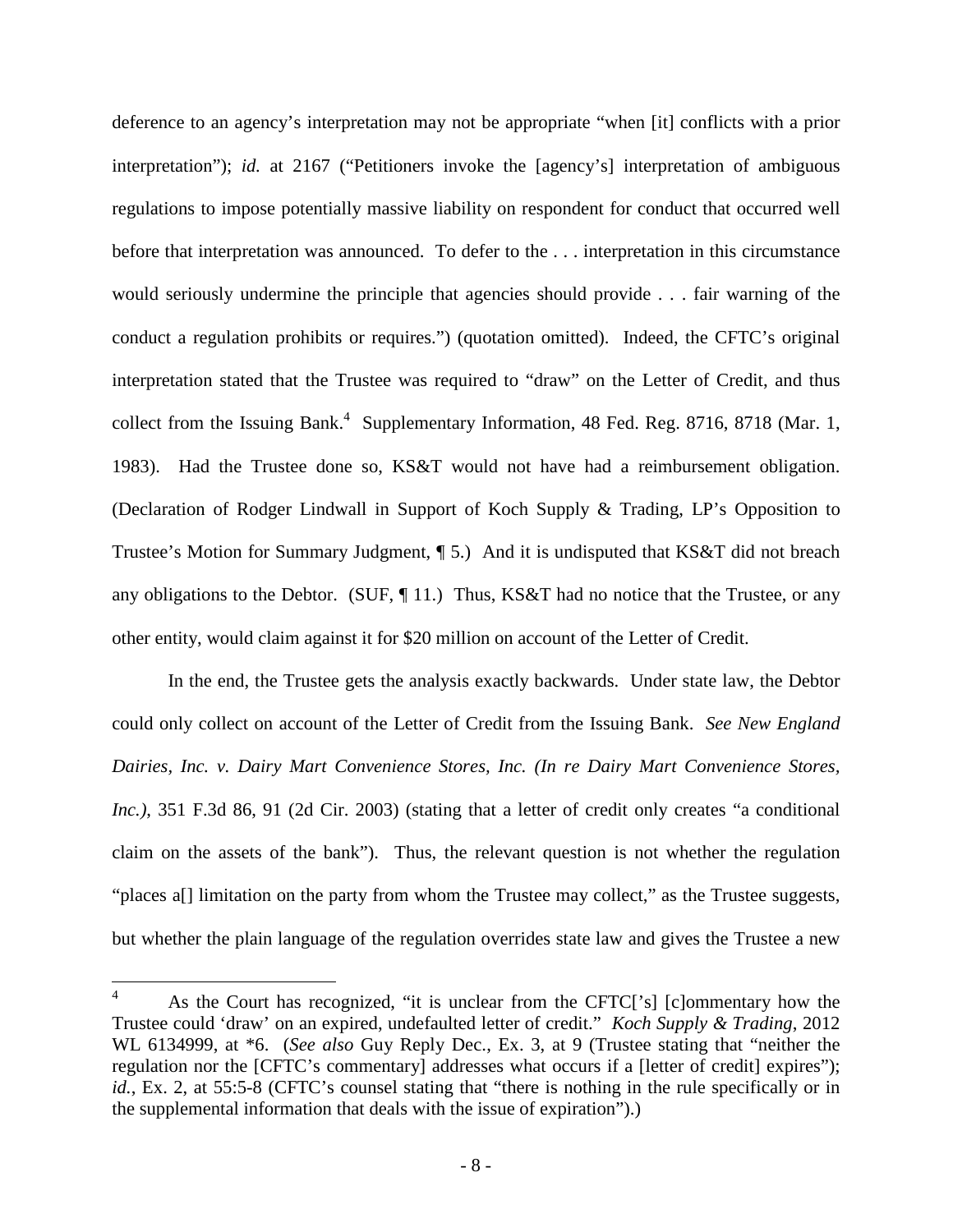right to collect from KS&T. By the Trustee's own admission, it does not. Nor could it. Congress did not authorize the CFTC to create such a cause of action. 7 U.S.C. § 24(a) (granting CFTC authority to supplement the definition of customer property only by "includ[ing] or exclud[ing]" "cash, securities, [or] other property," not by creating new property rights).

#### **B. The Trustee's Request is Not Supported by 11 U.S.C. § 362.**

Last, the Trustee's Opposition relies on section 362 of the Bankruptcy Code, asserting that "KS&T is now in possession of *customer property* in violation of the automatic stay." (Trustee's Opposition, ¶ 47 (emphasis added).) But section 362 only applies to "property of the estate," which is defined by section 541 of the Bankruptcy Code and focuses on the Debtor's interests; it does not apply to "customer property," which is defined by section 761(10) of the Bankruptcy Code and 17 C.F.R. § 190.08(a)(1) and focuses on the customers' interests. The Trustee fails to recognize this distinction or appreciate that even if the "face value" of the Letter of Credit were "customer property" (it is not), it does not follow that it is "property of the estate." (*See* KS&T's Opposition, at 31 n. 21). This failure is curious because the Trustee argues strenuously to Judge Forrest that, for property of the estate, "the relevant analysis looks to the debtor's state law property rights," whereas customer property "focuses not on the debtor's interest but instead on whether or not the customer had a claim to the property." (Guy Reply Dec., Ex. 3, at 5 (Trustee's reply brief in ConocoPhillips case).); *see also* Guy Reply Dec., Ex. 2, at 26:4-12 (Trustee's counsel making same argument at a hearing before Judge Forrest).) Of course, under state law, the "face value" of the Letter of Credit is not "property of the estate" because the only legal interest that the Debtor had was a conditional right to collect payment from the Issuing Bank prior to expiration. (*See* KS&T's Opposition, at 30-32.) To be sure, the Trustee, in one of his contradictory arguments, does contend that the property interest at issue is